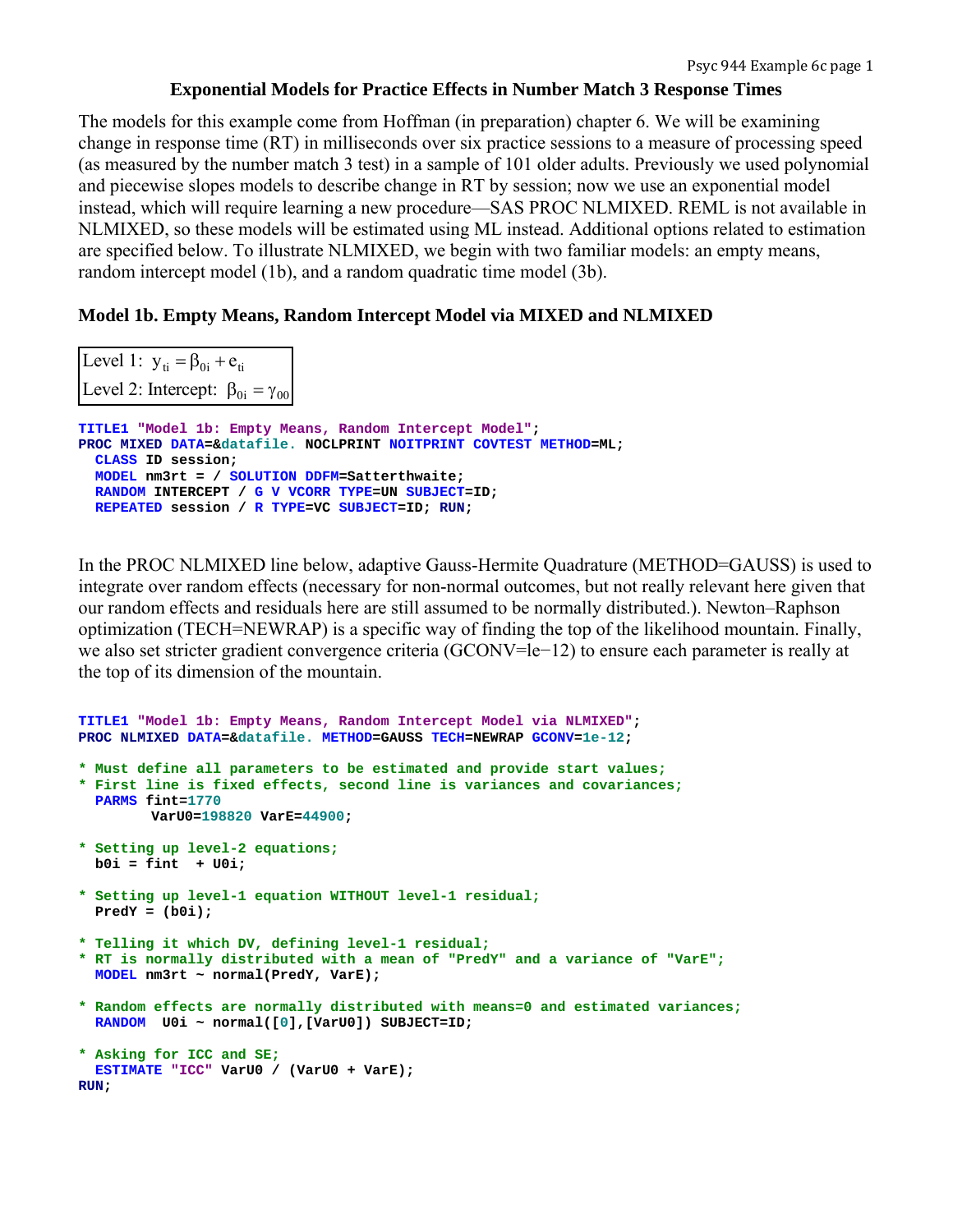# **MIXED OUTPUT:**

|                          |                | Covariance Parameter Estimates |          |         |         |               |
|--------------------------|----------------|--------------------------------|----------|---------|---------|---------------|
|                          |                |                                | Standard | z       |         |               |
| Cov Parm                 | Subject        | Estimate                       | Error    | Value   | Pr > Z  |               |
| UN(1,1)                  | ID             | 198820                         | 29035    | 6.85    | < 0.001 | $ICC = .8158$ |
| Session                  | ΙD             | 44900                          | 2825.63  | 15.89   | < 0.001 |               |
|                          | Fit Statistics |                                |          |         |         |               |
| -2 Log Likelihood        |                | 8546.3                         |          |         |         |               |
| AIC (smaller is better)  |                |                                | 8552.3   |         |         |               |
| AICC (smaller is better) |                |                                | 8552.4   |         |         |               |
| BIC (smaller is better)  |                |                                | 8560.2   |         |         |               |
|                          |                | Solution for Fixed Effects     |          |         |         |               |
|                          |                | Standard                       |          |         |         |               |
| Effect                   | Estimate       | Error                          | DF       | t Value | Pr >  t |               |
| Intercept                | 1770.70        | 45.1952                        | 101      | 39.18   | < 0.001 |               |
|                          |                |                                |          |         |         |               |

## **NLMIXED OUTPUT:**

|           | Fit Statistics           |          |        |                      |                     |       |         |         |              |
|-----------|--------------------------|----------|--------|----------------------|---------------------|-------|---------|---------|--------------|
|           | -2 Log Likelihood        |          | 8546.3 |                      |                     |       |         |         |              |
|           | AIC (smaller is better)  |          | 8552.3 |                      |                     |       |         |         |              |
|           | AICC (smaller is better) |          | 8552.4 |                      |                     |       |         |         |              |
|           | BIC (smaller is better)  |          | 8560.2 |                      |                     |       |         |         |              |
|           |                          |          |        |                      | Parameter Estimates |       |         |         |              |
|           |                          | Standard |        |                      |                     |       |         |         |              |
| Parameter | Estimate                 | Error    | DF     | t Value              | Pr >  t             | Alpha | Lower   | Upper   | Gradient     |
| fint      | 1770.69                  | 45.1952  | 100    | 39.18                | < 0.001             | 0.05  | 1681.02 | 1860.36 | $-5.4E-6$    |
| VarUO     | 198820                   | 29035    | 100    |                      | < 0.001<br>6.85     | 0.05  | 141216  | 256424  | $2.82E - 10$ |
| VarE      | 44900                    | 2825.64  | 100    | 15.89                | < 0.001             | 0.05  | 39294   | 50506   | $3.324E - 9$ |
|           |                          |          |        | Additional Estimates |                     |       |         |         |              |
|           |                          | Standard |        |                      |                     |       |         |         |              |
| Label     | Estimate                 | Error    | DF     | t Value              | Pr >  t             | Alpha | Lower   | Upper   |              |
| ICC       | 0.8158                   | 0.02404  | 100    | 33.94                | < 0.001             | 0.05  | 0.7681  | 0.8635  |              |

**\_\_\_\_\_\_\_\_\_\_\_\_\_\_\_\_\_\_\_\_\_\_\_\_\_\_\_\_\_\_\_\_\_\_\_\_\_\_\_\_\_\_\_\_\_\_\_\_\_\_\_\_\_\_\_\_\_\_\_\_\_\_\_\_\_\_\_\_\_\_\_\_\_\_\_\_\_\_\_\_\_\_** 

## **Model 3b. Random Quadratic Time Model via MIXED and NLMIXED**

```
TITLE1 "Model 3b: Random Quadratic Time Model"; 
PROC MIXED DATA=&datafile. NOCLPRINT NOITPRINT COVTEST METHOD=ML; 
   CLASS ID session; 
   MODEL nm3rt = c1sess c1sess*c1sess / SOLUTION DDFM=Satterthwaite; 
   RANDOM INTERCEPT c1sess c1sess*c1sess / G V VCORR TYPE=UN SUBJECT=ID; 
   REPEATED session / R TYPE=VC SUBJECT=ID; RUN; 
TITLE1 "Model 3b: Random Quadratic Time Model via NLMIXED"; 
PROC NLMIXED DATA=&datafile. METHOD=GAUSS TECH=NEWRAP GCONV=1e-12; 
* Must define all parameters to be estimated and provide start values;
* First line is fixed effects, second and third lines are variances and covariances;
   PARMS fint=1946 flin=-121 fquad=14 
         VarU0=273306 CovU10=-35626 VarU1=25438 
         CovU20=3845 CovU21=-3838 VarU2=622 VarE=20298; 
* Setting up level-2 equations;
   b0i = fint + U0i; 
   b1i = flin + U1i; 
   b2i = fquad + U2i; 
* Setting up level-1 equation WITHOUT level-1 residual;
   PredY = (b0i) + (b1i*c1sess) + (b2i*c1sess*c1sess); 
* Telling it which DV, defining level-1 residual;
* RTs is normally distributed with a mean of "PredY" and a variance of "VarE";
  MODEL nm3rt ~ normal(PredY, VarE); 
* Random effects are normally distributed with means=0 and estimated variances;
   RANDOM U0i U1i U2i ~ normal([0,0,0],[VarU0,CovU10,VarU1,CovU20,CovU21,VarU2]) SUBJECT=ID; 
RUN;
```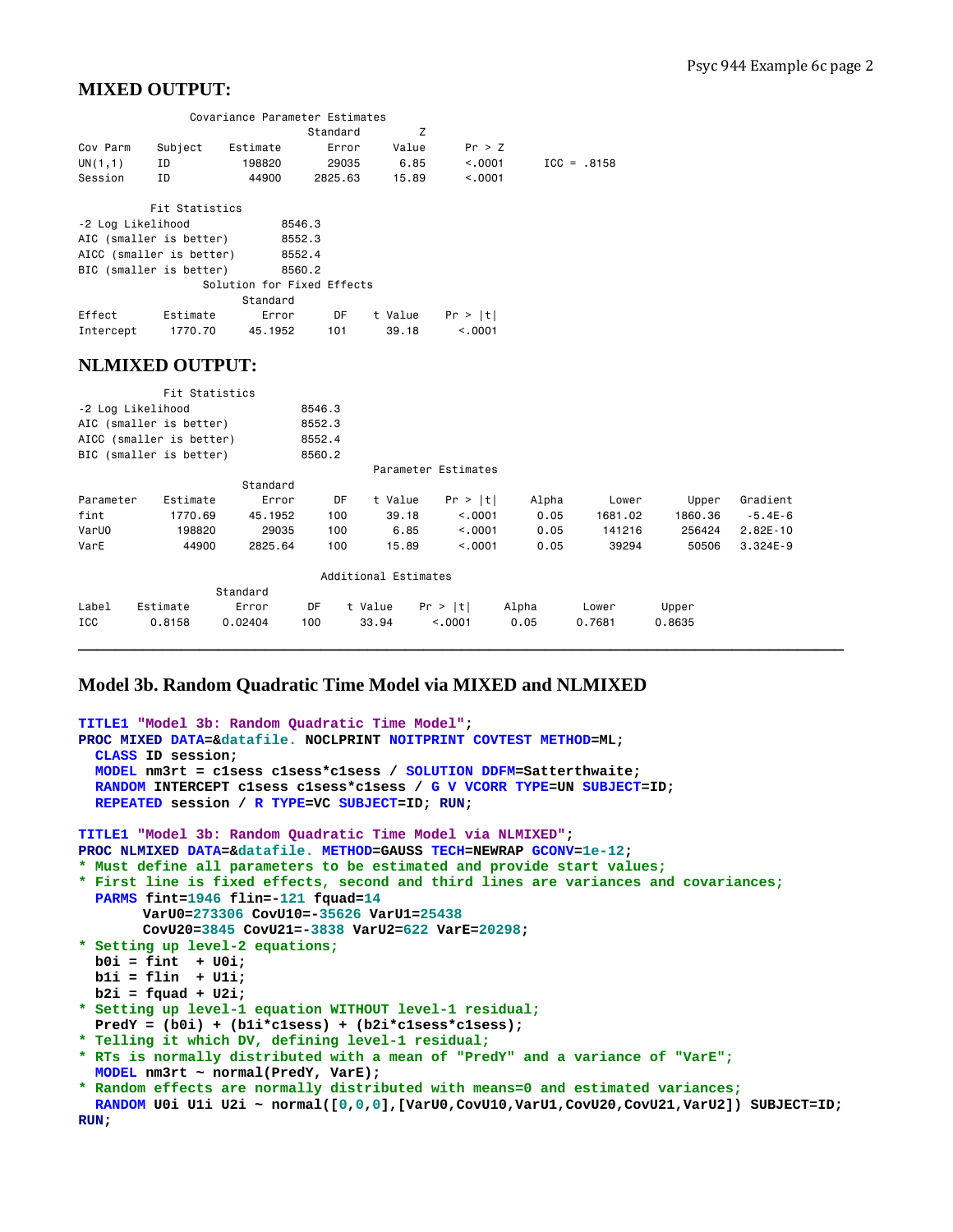# **MIXED OUTPUT:**

|     |               | Estimated G Matrix |          |          |          |
|-----|---------------|--------------------|----------|----------|----------|
| Row | Effect        | Person ID          | Col1     | Co12     | Col3     |
|     | Intercept     | 101                | 273306   | -35262   | 3845.38  |
| 2   | c1sess        | 101                | $-35262$ | 25438    | -3837.76 |
| 3   | clsess*clsess | 101                | 3845.38  | -3837.76 | 622.81   |

#### Covariance Parameter Estimates

|          |         |            | Standard | Z       |         |
|----------|---------|------------|----------|---------|---------|
| Cov Parm | Subject | Estimate   | Error    | Value   | Pr Z    |
| UN(1,1)  | ΙD      | 273306     | 40828    | 6.69    | < 0.001 |
| UN(2,1)  | ΙD      | $-35262$   | 11765    | $-3.00$ | 0.0027  |
| UN(2, 2) | ΙD      | 25438      | 5781.19  | 4.40    | < 0.001 |
| UN(3,1)  | ΙD      | 3845.38    | 1920.35  | 2.00    | 0.0452  |
| UN(3,2)  | ΙD      | $-3837.76$ | 968.79   | $-3.96$ | < 0001  |
| UN(3,3)  | ΙD      | 622.81     | 169.99   | 3.66    | 0.0001  |
| Session  | ΙD      | 20298      | 1649.11  | 12.31   | < 0.001 |

#### Fit Statistics

| -2 Log Likelihood        | 8321.8 |
|--------------------------|--------|
| AIC (smaller is better)  | 8341.8 |
| AICC (smaller is better) | 8342.1 |
| BIC (smaller is better)  | 8367.9 |

#### Solution for Fixed Effects

|               |           | Standard |     |         |         |
|---------------|-----------|----------|-----|---------|---------|
| Effect        | Estimate  | Error    | DF  | t Value | Pr >  t |
| Intercept     | 1945.85   | 53.5825  | 101 | 36.32   | < 0.001 |
| C1sess        | $-120.90$ | 19.9481  | 101 | $-6.06$ | < 0.001 |
| C1sess*C1sess | 13.8656   | 3.3985   | 101 | 4.08    | < 0.001 |

### **NLMIXED OUTPUT:**

| Iteration History |       |            |          |              |            |  |  |
|-------------------|-------|------------|----------|--------------|------------|--|--|
| Iter              | Calls | NegLogLike | Diff     | MaxGrad      | Slope      |  |  |
| 1*                | 24    | 4160.89414 | 0.029504 | 0.003755     | $-0.05484$ |  |  |
| ク*                | 36    | 4160.89137 | 0.002776 | 0.000271     | $-0.00332$ |  |  |
| $3*$              | 48    | 4160.88737 | 0.003992 | 0.000167     | $-0.00504$ |  |  |
| $4*$              | 60    | 4160.88433 | 0.003045 | 0.000053     | $-0.00511$ |  |  |
| $5*$              | 72    | 4160.8839  | 0.000433 | $4.276E - 6$ | $-0.00059$ |  |  |

NOTE: ABSGCONV convergence criterion satisfied.

| Fit Statistics           |        |
|--------------------------|--------|
| -2 Log Likelihood        | 8321.8 |
| AIC (smaller is better)  | 8341.8 |
| AICC (smaller is better) | 8342.1 |
| BIC (smaller is better)  | 8367.9 |

Parameter Estimates

|                    |            | Standard |    |         |         |       |            |            |              |
|--------------------|------------|----------|----|---------|---------|-------|------------|------------|--------------|
| Parameter          | Estimate   | Error    | DF | t Value | Pr >  t | Alpha | Lower      | Upper      | Gradient     |
| fint               | 1945.85    | 53.5832  | 98 | 36.31   | < 0.001 | 0.05  | 1839.52    | 2052.18    | $1.81E - 10$ |
| flin               | $-120.90$  | 19.9571  | 98 | $-6.06$ | < 0001  | 0.05  | $-160.50$  | $-81.2957$ | 8.76E-11     |
| fquad              | 13,8656    | 3.3987   | 98 | 4.08    | < 0001  | 0.05  | 7.1210     | 20,6102    | $2.24E - 10$ |
| VarUO              | 273313     | 40831    | 98 | 6.69    | < 0.001 | 0.05  | 192286     | 354341     | $-6.15E - 7$ |
| CovU10             | $-35568$   | 11799    | 98 | $-3.01$ | 0.0033  | 0.05  | $-58982$   | $-12154$   | $-4.28E - 6$ |
| VarU1              | 25474      | 5791.26  | 98 | 4.40    | < 0001  | 0.05  | 13981      | 36966      | $-3.04E - 6$ |
| CovU <sub>20</sub> | 3898.39    | 1923.78  | 98 | 2.03    | 0.0454  | 0.05  | 80.7058    | 7716.07    | $1.039E - 8$ |
| CovU21             | $-3841.28$ | 969.79   | 98 | $-3.96$ | 0.0001  | 0.05  | $-5765.79$ | $-1916.77$ | $-3E-7$      |
| VarU2              | 622.95     | 170.04   | 98 | 3.66    | 0.0004  | 0.05  | 285.52     | 960.38     | $-2.74E - 6$ |
| VarE               | 20299      | 1649.21  | 98 | 12.31   | < 0001  | 0.05  | 17026      | 23572      | $-8.05E-9$   |

Because variances can be hard to estimate, the negative exponential models that follow instead estimate standard deviations, and then calculate variances by squaring them.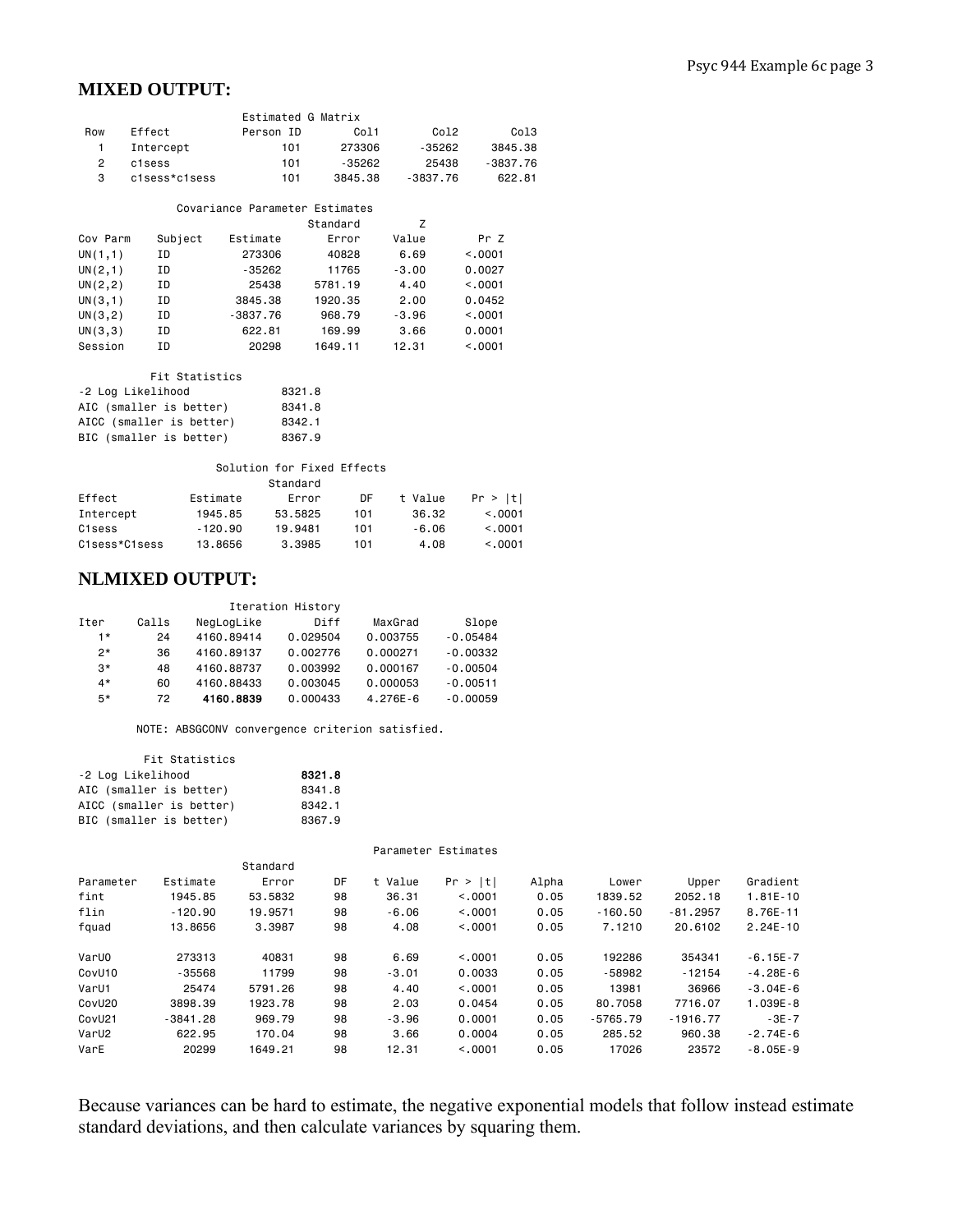### **Model 6a. Negative Exponential Model (Fixed Asymptote, Fixed Amount, Fixed Rate)**

```
TITLE1 "Negative Exponential Model via NLMIXED"; 
TITLE2 "Model 6a: Fixed Asymptote, Fixed Amount, Fixed Rate"; 
PROC NLMIXED DATA=&datafile. METHOD=GAUSS TECH=NEWRAP GCONV=1e-12; 
* Must define all parameters to be estimated and provide start values;
* First line is fixed effects, second line is variances;
  PARMS fasymp= 1600 famount=300 frate=-1 
          SDE=600; 
* Setting up level-2 equations;
  b0i = fasymp; 
  b1i = famount; 
  b2i = frate; 
* Setting up level-1 equation WITHOUT level-1 residual;
  PredY = (b0i) + (b1i*EXP(b2i*c1sess)); 
* Telling it which DV, defining level-1 residual;
* RTs is normally distributed with a mean of "PredY" and a variance of "VarE";
  MODEL nm3rt ~ normal(PredY, sdE*sdE); 
* Labeling estimated parameters;
  ESTIMATE "Fixed Asymptote" fasymp; 
   ESTIMATE "Fixed Amount" famount; 
  ESTIMATE "Fixed Rate" frate;
   ESTIMATE "Residual E Variance" sdE*sdE; 
* Creating extra parameters and predicted means;
  ESTIMATE "Fixed Intercept" fasymp+famount; 
 ESTIMATE "Session 1 Predicted Mean"
  ESTIMATE "Session 2 Predicted Mean" fasymp+(famount*EXP(frate*1)); 
  ESTIMATE "Session 3 Predicted Mean" fasymp+(famount*EXP(frate*2)); 
  ESTIMATE "Session 4 Predicted Mean" fasymp+(famount*EXP(frate*3)); 
  ESTIMATE "Session 5 Predicted Mean" fasymp+(famount*EXP(frate*4)); 
  ESTIMATE "Session 6 Predicted Mean" fasymp+(famount*EXP(frate*5)); 
RUN;
```

|       |       |            | TTEL STION LIPTOLA |              |            |
|-------|-------|------------|--------------------|--------------|------------|
| Iter  | Calls | NegLogLike | Diff               | MaxGrad      | Slope      |
| $1*$  | 15    | 4631.13397 | 7.008659           | 0.635591     | $-1452266$ |
| $2*$  | 21    | 4631.1316  | 0.002371           | 0.398959     | $-0.00545$ |
| $3*$  | 27    | 4631.1279  | 0.003703           | 0.349025     | $-0.00405$ |
| $4*$  | 35    | 4625.36573 | 5.762165           | 11.20453     | $-0.06333$ |
| $5*$  | 41    | 4624.07696 | 1.28877            | 1.987387     | $-1.51198$ |
| 6*    | 48    | 4609.76677 | 14.3102            | 13.15472     | $-3.73214$ |
| $7*$  | 55    | 4609,06439 | 0.702377           | 6.387425     | $-7.52845$ |
| 8*    | 61    | 4608.1577  | 0.906689           | 3.89459      | $-2.63132$ |
| g*    | 67    | 4607.16533 | 0.992366           | 0.236206     | $-1.46147$ |
| $10*$ | 73    | 4606.91758 | 0.247757           | 0.260529     | $-0.34753$ |
| $11*$ | 79    | 4606.77195 | 0.145622           | 0.951019     | $-0.1909$  |
| 12    | 86    | 4606.69057 | 0.081389           | 1.227711     | $-0.61523$ |
| 13    | 92    | 4606,60972 | 0.080842           | 1.38279      | $-0.21767$ |
| 14    | 98    | 4606.57997 | 0.029751           | 0.310892     | $-0.05081$ |
| 15    | 104   | 4606.57696 | 0.003013           | 0.044025     | $-0.00564$ |
| 16    | 110   | 4606.57692 | 0.000043           | 0.000582     | $-0.00008$ |
| 17    | 116   | 4606.57692 | $1.039E - 8$       | $1.704E - 7$ | $-2.08E-8$ |

Iteration History

NOTE: ABSGCONV convergence criterion satisfied.

| Fit Statistics           |        |
|--------------------------|--------|
| -2 Log Likelihood        | 9213.2 |
| AIC (smaller is better)  | 9221.2 |
| AICC (smaller is better) | 9221.2 |
| BIC (smaller is better)  | 9238.8 |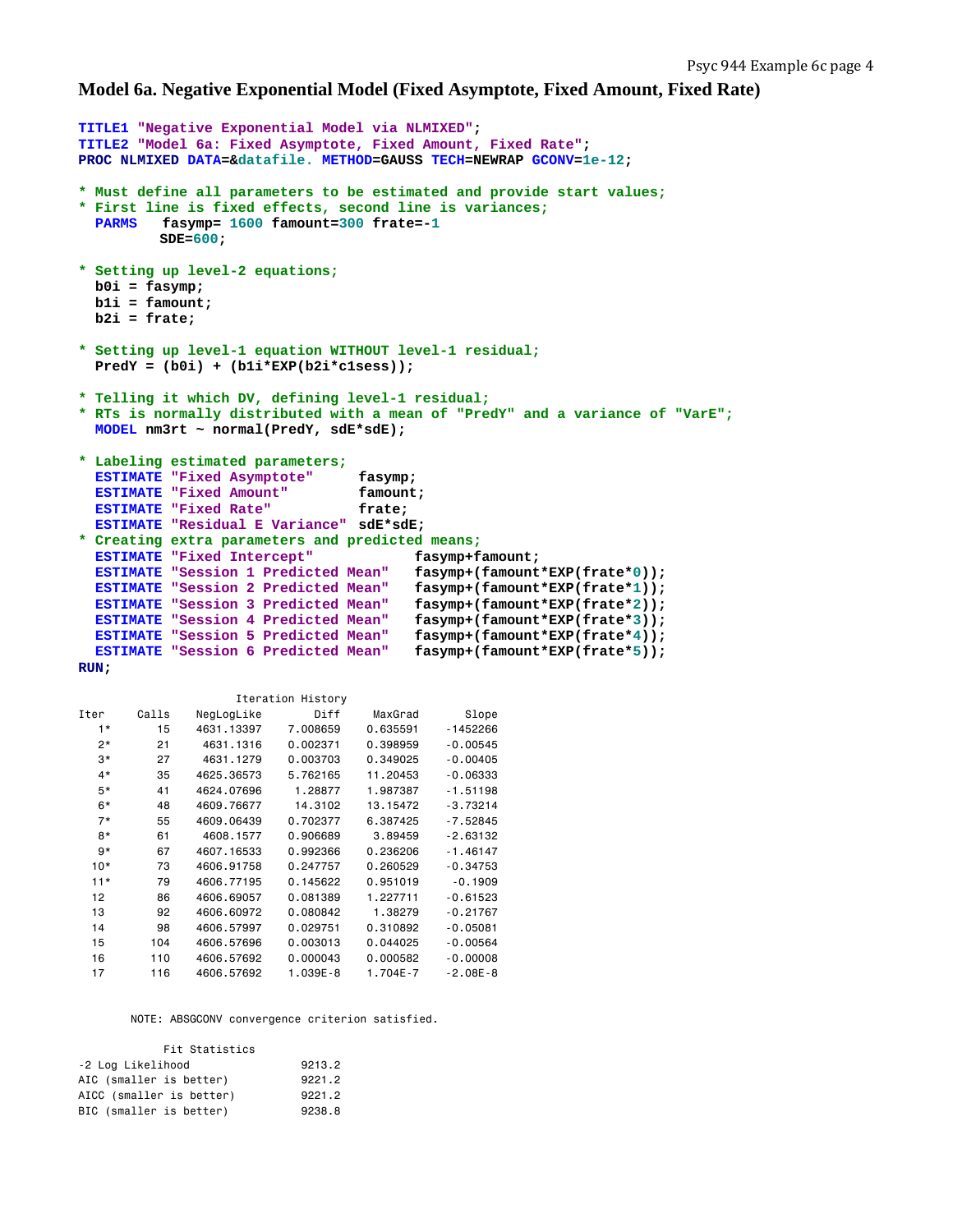|                          |                          | Standard  |         |         |         |         |                 |                  |           |              |  |
|--------------------------|--------------------------|-----------|---------|---------|---------|---------|-----------------|------------------|-----------|--------------|--|
| Parameter                | Estimate                 | Error     | DF      | t Value | Pr >  t |         | Alpha           | Lower            | Upper     | Gradient     |  |
| fasymp                   | 1675.25                  | 54.8326   | 606     | 30.55   |         | < .0001 | 0.05            | 1567.56          | 1782.93   | 1.069E-9     |  |
| famount                  | 284.71                   | 64.5965   | 606     | 4.41    |         | < 0001  | 0.05            | 157.85           | 411.57    | $3.15E - 10$ |  |
| frate                    | $-0.6698$                | 0.4247    | 606     | $-1.58$ |         | 0.1153  | 0.05            | $-1.5039$        | 0.1643    | 1.704E-7     |  |
| <b>SDE</b>               | 484.28                   | 13.9107   | 606     | 34.81   |         | < .0001 | 0.05            | 456.97<br>511.60 |           | $-336E - 13$ |  |
| Additional Estimates     |                          |           |         |         |         |         |                 |                  |           |              |  |
| Standard                 |                          |           |         |         |         |         |                 |                  |           |              |  |
| Label                    |                          | Estimate  |         | Error   | DF      | t Value | Pr >  t         | Alpha            | Lower     | Upper        |  |
| Fixed Asymptote          |                          | 1675.25   | 54.8326 |         | 606     | 30.55   | < .0001         | 0.05             | 1567.56   | 1782.93      |  |
| Fixed Amount             |                          | 284.71    | 64.5965 |         | 606     | 4.41    | < 0.001<br>0.05 |                  | 157.85    | 411.57       |  |
| <b>Fixed Rate</b>        |                          | $-0.6698$ | 0.4247  |         | 606     | $-1.58$ | 0.1153<br>0.05  |                  | $-1.5039$ | 0.1643       |  |
| Residual E Variance      |                          | 234532    |         | 13474   | 606     | 17.41   | < .0001<br>0.05 |                  | 208071    | 260992       |  |
| Fixed Intercept          |                          | 1959.96   | 47.8094 |         | 606     | 41.00   | < .0001<br>0.05 |                  | 1866.07   | 2053.85      |  |
| Session 1 Predicted Mean |                          | 1959.96   | 47.8094 |         | 606     | 41.00   | < 0.001<br>0.05 |                  | 1866.07   | 2053.85      |  |
|                          | Session 2 Predicted Mean | 1820.97   | 36.2937 |         | 606     | 50.17   | < .0001         | 0.05             | 1749.69   | 1892.24      |  |
|                          | Session 3 Predicted Mean | 1749.83   | 30.7816 |         | 606     | 56.85   | < .0001         | 0.05             | 1689.38   | 1810.28      |  |
|                          | Session 4 Predicted Mean | 1713.42   | 23,4669 |         | 606     | 73.01   | < 0.001         | 0.05             | 1667.33   | 1759.51      |  |
|                          | Session 5 Predicted Mean | 1694.79   | 27.9049 |         | 606     | 60.73   | < 0.001         | 0.05             | 1639.98   | 1749.59      |  |
| Session 6 Predicted Mean |                          | 1685.25   | 36.3828 |         | 606     | 46.32   | < .0001         | 0.05             | 1613.80   | 1756.70      |  |
|                          |                          |           |         |         |         |         |                 |                  |           |              |  |
|                          |                          |           |         |         |         |         |                 |                  |           |              |  |

Parameter Estimates

### **Model 6b. Negative Exponential Model (Random Asymptote, Fixed Amount, Fixed Rate)**

```
TITLE1 "Negative Exponential Model via NLMIXED"; 
TITLE2 "Model 6b: Random Asymptote, Fixed Amount, Fixed Rate"; 
PROC NLMIXED DATA=&datafile. METHOD=GAUSS TECH=NEWRAP GCONV=1e-12; 
* Must define all parameters to be estimated and provide start values;
* First line is fixed effects, second line is variances;
   PARMS fasymp= 1675 famount=284 frate=-.7 
         sdE=474 sdU0=10; 
* Setting up level-2 equations;
  b0i = fasymp + U0i; 
  b1i = famount; 
  b2i = frate; 
* Setting up level-1 equation WITHOUT level-1 residual;
   PredY = (b0i) + (b1i*EXP(b2i*c1sess)); 
* Telling it which DV, defining level-1 residual;
* RTs is normally distributed with a mean of "PredY" and a variance of "VarE";
  MODEL nm3rt ~ normal(PredY, sdE*sdE); 
* Defining random effects: normally distributed with means and variances;
  RANDOM U0i ~ normal([0],[sdU0*sdU0]) SUBJECT=ID; 
* Labeling estimated parameters;
   ESTIMATE "Fixed Asymptote" fasymp; 
  ESTIMATE "Fixed Intercept" fasymp+famount;
  ESTIMATE "Fixed Amount" famount; 
 ESTIMATE "Fixed Rate" frate;
  ESTIMATE "Residual E Variance" sdE*sdE; 
  ESTIMATE "Random Asymptote U0 Variance" sdU0*sdU0; 
* Creating extra parameters and predicted means;
 ESTIMATE "Fixed Intercept" fasymp+famount;
  ESTIMATE "Session 1 Predicted Mean" fasymp+(famount*EXP(frate*0)); 
   ESTIMATE "Session 2 Predicted Mean" fasymp+(famount*EXP(frate*1)); 
  ESTIMATE "Session 3 Predicted Mean" fasymp+(famount*EXP(frate*2)); 
  ESTIMATE "Session 4 Predicted Mean" fasymp+(famount*EXP(frate*3)); 
  ESTIMATE "Session 5 Predicted Mean" fasymp+(famount*EXP(frate*4)); 
   ESTIMATE "Session 6 Predicted Mean" fasymp+(famount*EXP(frate*5)); 
RUN;
```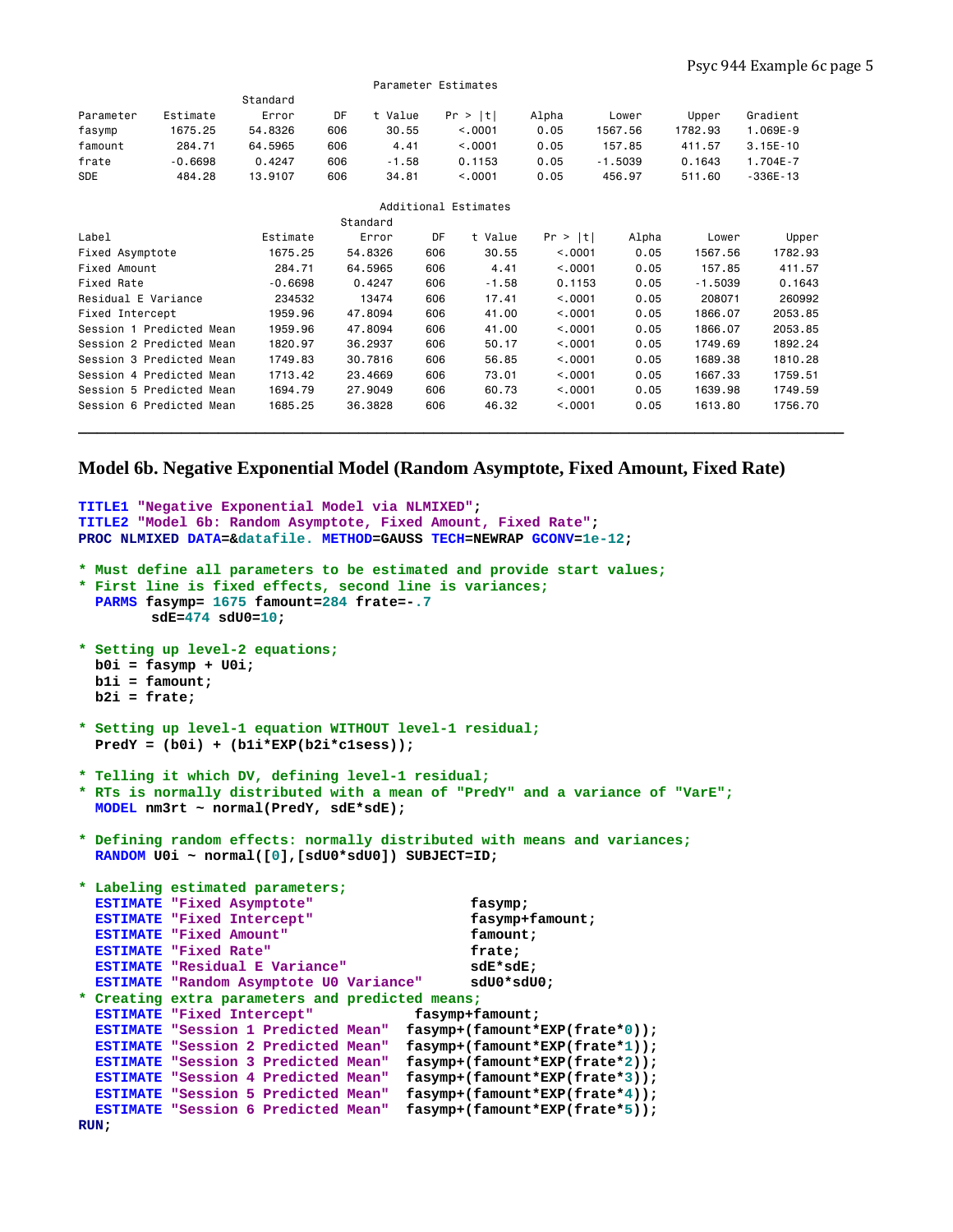| Iteration History |       |            |          |              |            |  |  |  |  |  |
|-------------------|-------|------------|----------|--------------|------------|--|--|--|--|--|
| Iter              | Calls | NegLogLike | Diff     | MaxGrad      | Slope      |  |  |  |  |  |
| $1*$              | 17    | 4284.53992 | 321.7295 | 2.366279     | $-111.108$ |  |  |  |  |  |
| $2*$              | 25    | 4260.22207 | 24.31785 | 0.670259     | $-67.5009$ |  |  |  |  |  |
| $3*$              | 37    | 4206.38115 | 53.84092 | 3.324296     | $-8.69485$ |  |  |  |  |  |
| 4                 | 44    | 4203.31763 | 3.063522 | 0.287907     | $-10.2693$ |  |  |  |  |  |
| 5                 | 51    | 4202.06928 | 1.248343 | 0.032384     | $-2.22851$ |  |  |  |  |  |
| 6                 | 58    | 4202.01577 | 0.053511 | 0.001224     | $-0.10347$ |  |  |  |  |  |
| 7                 | 65    | 4202.01562 | 0.00015  | $2.948E - 6$ | $-0.0003$  |  |  |  |  |  |

NOTE: ABSGCONV convergence criterion satisfied.

8404.0 8414.0  $8414.1$ 8427.1

Fit Statistics

| -2 Log Likelihood        |
|--------------------------|
| AIC (smaller is better)  |
| AICC (smaller is better) |
| BIC (smaller is better)  |

Is the random asymptote variance significant?

 Parameter Estimates Standard Parameter Estimate Error DF t Value Pr > |t| Alpha Lower Upper Gradient fasymp 1675.25 49.2032 100 34.05 <.0001 0.05 1577.63 1772.87 3.31E-8 famount 284.71 24.5497 100 11.60 <.0001 0.05 236.00 333.41 1.102E-8 frate -0.6698 0.1614 100 -4.15 <.0001 0.05 -0.9900 -0.3495 2.948E-6 sdE 184.05 5.7913 100 31.78 <.0001 0.05 172.56 195.54 -1.55E-7 sdU0 447.95 32.4064 100 13.82 <.0001 0.05 383.65 512.24 -1.59E-6

| Additional Estimates                                                                                           |           |          |     |         |         |       |           |           |  |
|----------------------------------------------------------------------------------------------------------------|-----------|----------|-----|---------|---------|-------|-----------|-----------|--|
| Standard                                                                                                       |           |          |     |         |         |       |           |           |  |
| Label                                                                                                          | Estimate  | Error    | DF  | t Value | Pr >  t | Alpha | Lower     | Upper     |  |
| Fixed Asymptote                                                                                                | 1675.25   | 49,2032  | 100 | 34.05   | < 0.001 | 0.05  | 1577.63   | 1772.87   |  |
| Fixed Intercept                                                                                                | 1959.96   | 48, 1335 | 100 | 40.72   | < 0.001 | 0.05  | 1864.46   | 2055.45   |  |
| Fixed Amount                                                                                                   | 284.71    | 24.5497  | 100 | 11.60   | < .0001 | 0.05  | 236.00    | 333.41    |  |
| Fixed Rate                                                                                                     | $-0.6698$ | 0.1614   | 100 | $-4.15$ | < 0.001 | 0.05  | $-0.9900$ | $-0.3495$ |  |
| Residual E Variance                                                                                            | 33875     | 2131.79  | 100 | 15.89   | < 0.001 | 0.05  | 29645     | 38104     |  |
| Random Asymptote UO Variance                                                                                   | 200656    | 29033    | 100 | 6.91    | < 0.001 | 0.05  | 143056    | 258256    |  |
| Fixed Intercept                                                                                                | 1959.96   | 48, 1335 | 100 | 40.72   | < 0.001 | 0.05  | 1864.46   | 2055.45   |  |
| Session 1 Predicted Mean                                                                                       | 1959.96   | 48, 1335 | 100 | 40.72   | < 0.001 | 0.05  | 1864.46   | 2055.45   |  |
| Session 2 Predicted Mean                                                                                       | 1820.97   | 46.6578  | 100 | 39.03   | < 0.001 | 0.05  | 1728.40   | 1913.53   |  |
| Session 3 Predicted Mean                                                                                       | 1749.83   | 46,0819  | 100 | 37.97   | < 0001  | 0.05  | 1658.40   | 1841.25   |  |
| Session 4 Predicted Mean                                                                                       | 1713.42   | 45,4558  | 100 | 37.69   | < 0.001 | 0.05  | 1623.24   | 1803.60   |  |
| Session 5 Predicted Mean                                                                                       | 1694.79   | 45,8166  | 100 | 36.99   | < 0.001 | 0.05  | 1603.89   | 1785.68   |  |
| Session 6 Predicted Mean                                                                                       | 1685.25   | 46,6678  | 100 | 36.11   | < 0.001 | 0.05  | 1592.66   | 1777.84   |  |
| Re-estimated with:<br>fasymp= $1675$ famount= $284$ frate= $-.7$<br><b>PARMS</b><br>$sdE = 184$ $sdU0 = 447$ ; |           |          |     |         |         |       |           |           |  |

The estimates can be very sensitive to start values, so try different values to make sure the estimates don't change!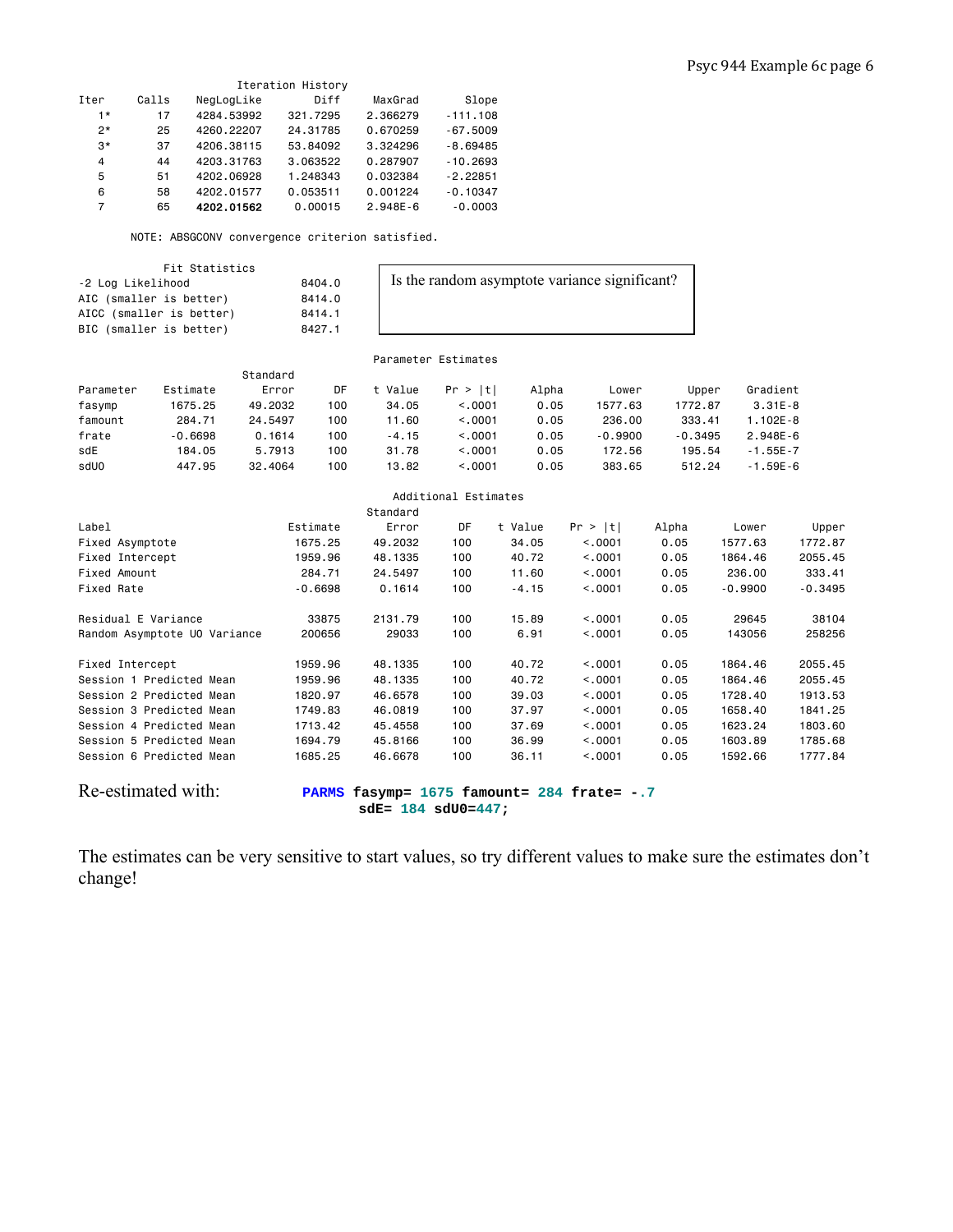### **Model 6c. Negative Exponential Model (Random Asymptote, Random Amount, Fixed Rate)**

```
TITLE1 "Negative Exponential Model via NLMIXED"; 
TITLE2 "Model 6c: Random Asymptote, Random Amount, Fixed Rate"; 
PROC NLMIXED DATA=&datafile. METHOD=GAUSS TECH=NEWRAP GCONV=1e-12; 
* Must define all parameters to be estimated and provide start values;
* First line is fixed effects, second line is variances;
   PARMS fasymp=1675 famount=284 frate=-.7 
         sdE=184 sdU0=447 sdU01=1 sdU1=10; 
* Setting up level-2 equations;
   b0i = fasymp + U0i; 
   b1i = famount + U1i; 
   b2i = frate; 
* Setting up level-1 equation WITHOUT level-1 residual;
   PredY = (b0i) + (b1i*EXP(b2i*c1sess)); 
* Telling it which DV, defining level-1 residual;
* RTs is normally distributed with a mean of "y" and a variance of "VarE";
   MODEL nm3rt ~ normal(PredY, sdE*sdE); 
* Defining random effects: normally distributed with means and variances;
   RANDOM U0i U1i ~ normal([0,0],[sdU0*sdU0,sdU01*sdU01,sdU1*sdU1]) SUBJECT=ID; 
* Labeling estimated parameters;
   ESTIMATE "Fixed Asymptote" fasymp; 
   ESTIMATE "Fixed Amount" famount; 
  ESTIMATE "Fixed Rate" frate:
   ESTIMATE "Residual E Variance" sdE*sdE; 
  ESTIMATE "Random Asymptote U0 Variance"
   ESTIMATE "Asymptote-Amount U01 Covariance" sdU01*sdU01; 
   ESTIMATE "Random Amount U1 Variance" sdU1*sdU1; 
   ESTIMATE "Asymptote-Amount Correlation" (sdU01*sdU01)/(sdU0*sdU1); 
* Creating extra parameters and predicted means;
  ESTIMATE "Fixed Intercept" fasymp+famount;
 ESTIMATE "Session 1 Predicted Mean" fasymp+(famount*EXP(frate*0)); 
 ESTIMATE "Session 2 Predicted Mean" fasymp+(famount*EXP(frate*1)); 
 ESTIMATE "Session 3 Predicted Mean" fasymp+(famount*EXP(frate*2)); 
 ESTIMATE "Session 4 Predicted Mean" fasymp+(famount*EXP(frate*3)); 
   ESTIMATE "Session 5 Predicted Mean" fasymp+(famount*EXP(frate*4)); 
   ESTIMATE "Session 6 Predicted Mean" fasymp+(famount*EXP(frate*5)); 
RUN; 
Re-estimated with: PARMS fasymp= 1675 famount= 284 frate= -.7 
                            sdE= 152 sdU0=437 sdU01= 82 sdU1= 277; 
                    Iteration History 
Iter Calls NegLogLike Diff MaxGrad Slope 
   1* 20 4174.64313 27.25232 2.965592 -3.6011 
         2* 29 4167.35401 7.289123 0.533215 -27.975 
  3* 38 4163.88955 3.46446 0.105733<br>4* 47 4163.76983 0.119717 0.009226
                        0.119717  0.009226 -0.23289
   5* 56 4163.76888 0.000951 0.000415 -0.00107 
   6* 70 4163.70031 0.068574 0.232078 -0.00046 
  7* 79 4163.67024 0.030063 0.005606 -0.05804<br>8* 88 4163.67021 0.000031 5.535E-6 -0.00006
  8* 88 4163.67021 0.000031 5.535E-6
       NOTE: ABSGCONV convergence criterion satisfied. 
           Fit Statistics 
-2 Log Likelihood 8327.3 
AIC (smaller is better) 8341.3<br>AICC (smaller is better) 8341.5
                                       Is the random amount variance significant?
```
AICC (smaller is better) 8341.5<br>BIC (smaller is better) 8359.6

BIC (smaller is better)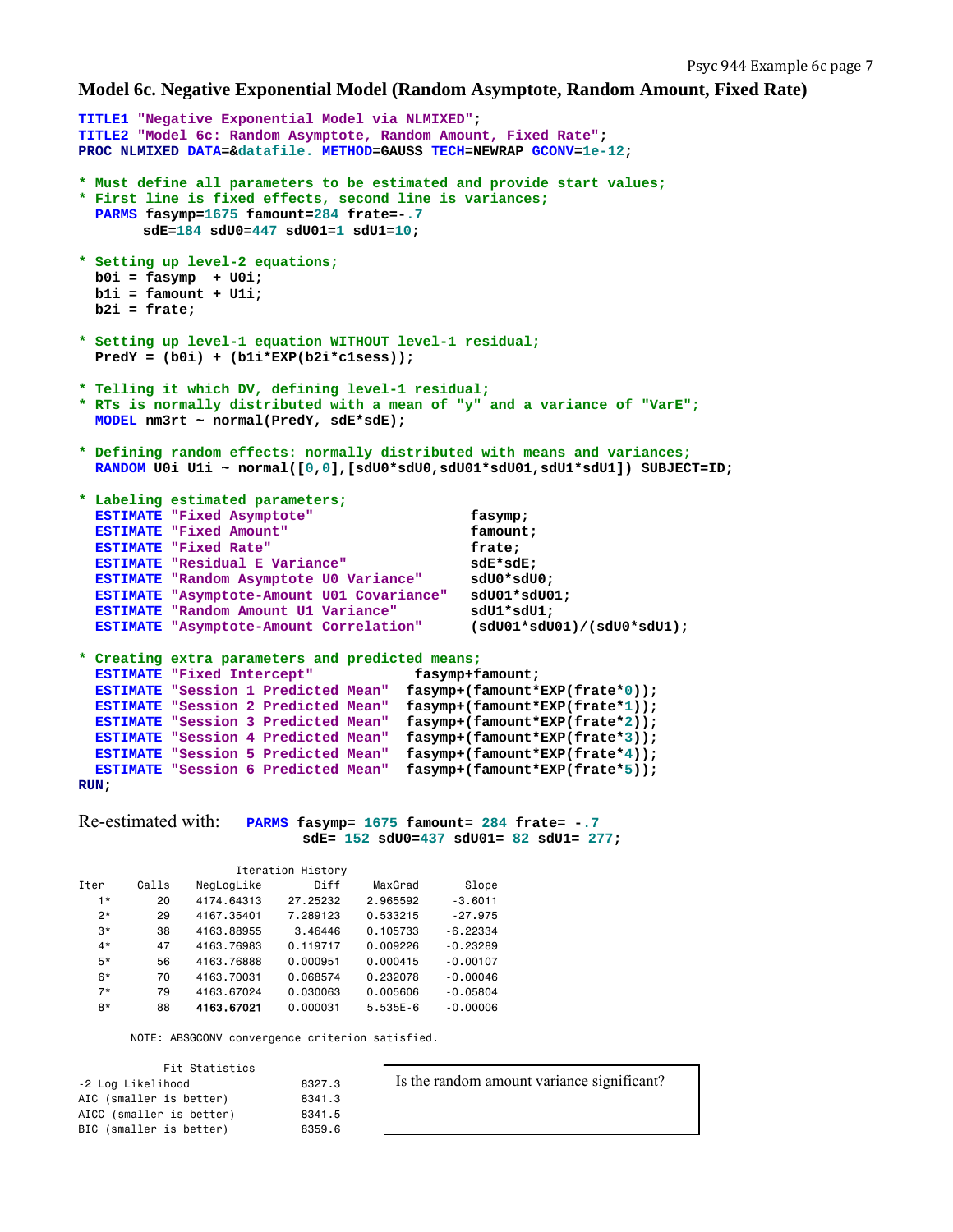Standard Parameter Estimate Error DF t Value Pr > |t| Alpha Lower Upper Gradient fasymp 1683.48 45.4523 99 37.04 <.0001 0.05 1593.30 1773.67 -3.75E-6 famount 279.94 33.5457 99 8.35 <.0001 0.05 213.38 346.51 -1.59E-7 frate -0.7533 0.1181 99 -6.38 <.0001 0.05 -0.9877 -0.5189 5.535E-6 sdE 151.79 5.3422 99 28.41 <.0001 0.05 141.19 162.39 -2.98E-7 sdU0 436.83 31.8997 99 13.69 <.0001 0.05 373.54 500.13 -6.18E-7 sdU01 81.5157 90.6707 99 0.90 0.3708 0.05 -98.3947 261.43 -3.39E-6 sdU1 277.95 28.4727 99 9.76 <.0001 0.05 221.45 334.44 -1.86E-7 Additional Estimates Standard Label Estimate Error DF t Value Pr > |t| Alpha Lower Upper Fixed Asymptote 1683.48 45.4523 99 37.04 <.0001 0.05 1593.30 1773.67 Fixed Amount 279.94 33.5457 99 8.35 <.0001 0.05 213.38 346.51 Fixed Rate -0.7533 0.1181 99 -6.38 <.0001 0.05 -0.9877 -0.5189 Residual E Variance 23039 1621.75 99 14.21 <.0001 0.05 19821 26257 Random Asymptote U0 Variance 190823 27870 99 6.85 <.0001 0.05 135523 246122 Asymptote-Amount U01 Covariance 6644.80 14782 99 0.45 0.6540 0.05 -22686 35976 Random Amount U1 Variance 77254 15828 99 4.88 <.0001 0.05 45848 108659 Asymptote-Amount Correlation 0.05473 0.1224 99 0.45 0.6557 0.05 -0.1881 0.2975 Fixed Intercept 1963.43 54.7439 99 35.87 <.0001 0.05 1854.80 2072.05 Session 1 Predicted Mean 1963.43 54.7439 99 35.87 <.0001 0.05 1854.80 2072.05 Session 2 Predicted Mean 1815.29 47.2407 99 38.43 <.0001 0.05 1721.55 1909.03 Session 3 Predicted Mean 1745.54 45.0393 99 38.76 <.0001 0.05 1656.17 1834.91 Session 4 Predicted Mean 1712.70 44.3143 99 38.65 <.0001 0.05 1624.77 1800.63<br>Session 5 Predicted Mean 1697.24 44.3919 Session 5 Predicted Mean 1697.24 44.3919 99 38.23 <.0001 0.05 1609.16 1785.32 Session 6 Predicted Mean 1689.96 44.7051 99 37.80 <.0001 0.05

Parameter Estimates

Random Effect 95% CI = fixed effect  $\pm$  (1.96\* $\sqrt{\text{Random Variance}}$ )

Asymptote 95% CI = 
$$
\gamma_{00} \pm \left(1.96*\sqrt{\tau_{U_0}^2}\right) \rightarrow 1,683.5 \pm \left(1.96*\sqrt{190,823}\right) = 827
$$
 to 2,540  
Amount 95% CI =  $\gamma_{10} \pm \left(1.96*\sqrt{\tau_{U_1}^2}\right) \rightarrow 279.9 \pm \left(1.96*\sqrt{77,254}\right) = -265$  to 825

## **\_\_\_\_\_\_\_\_\_\_\_\_\_\_\_\_\_\_\_\_\_\_\_\_\_\_\_\_\_\_\_\_\_\_\_\_\_\_\_\_\_\_\_\_\_\_\_\_\_\_\_\_\_\_\_\_\_\_\_\_\_\_\_\_\_\_\_\_\_\_\_\_\_\_\_\_\_\_\_\_\_\_ Model 6d. Negative Exponential Model (Random Asymptote, Random Amount, Random Rate)**

```
TITLE1 "Negative Exponential Model via NLMIXED"; 
TITLE2 "Model 6d: Random Asymptote, Random Amount, Random Rate"; 
PROC NLMIXED DATA=&datafile. METHOD=GAUSS TECH=NEWRAP GCONV=1e-12; 
* Must define all parameters to be estimated and provide start values;
* First line is fixed effects, second line is variances;
   PARMS fasymp=1678.25 famount=-282.72 frate=-.7323 
          sdE=130.88 sdU0=426.79 sdU01=87.68 sdU1=290.57
          sdU02=5.1343 sdU12=.08921 sdU2=1.3483; 
* Setting up level-2 equations;
   b0i = fasymp + U0i; 
   b1i = famount + U1i; 
   b2i = frate + U2i; 
* Setting up level-1 equation WITHOUT level-1 residual;
   PredY = (b0i) + (b1i*EXP(b2i*c1sess)); 
* Telling it which DV, defining level-1 residual;
* RTs is normally distributed with a mean of "PredY" and a variance of "VarE";
MODEL nm3rt ~ normal(PredY , sdE*sdE); 
* Defining random effects: normally distributed with means and variances;
RANDOM U0i U1i U2i ~ normal([0,0,0],[sdU0*sdU0,sdU01*sdU01,sdU1*sdU1, 
                                       sdU02*sdU02,sdU12*sdU12,sdU2*sdU2]) SUBJECT=ID; RUN;
```
From the log: ERROR: Quadrature accuracy of 0.000100 could not be achieved with 31 points. The achieved accuracy was 1.000000. No convergence, after several tries with different start values and relaxing the estimation options…. **\* Simpler estimation to get start values; PROC NLMIXED DATA=&datafile. METHOD=FIRO;**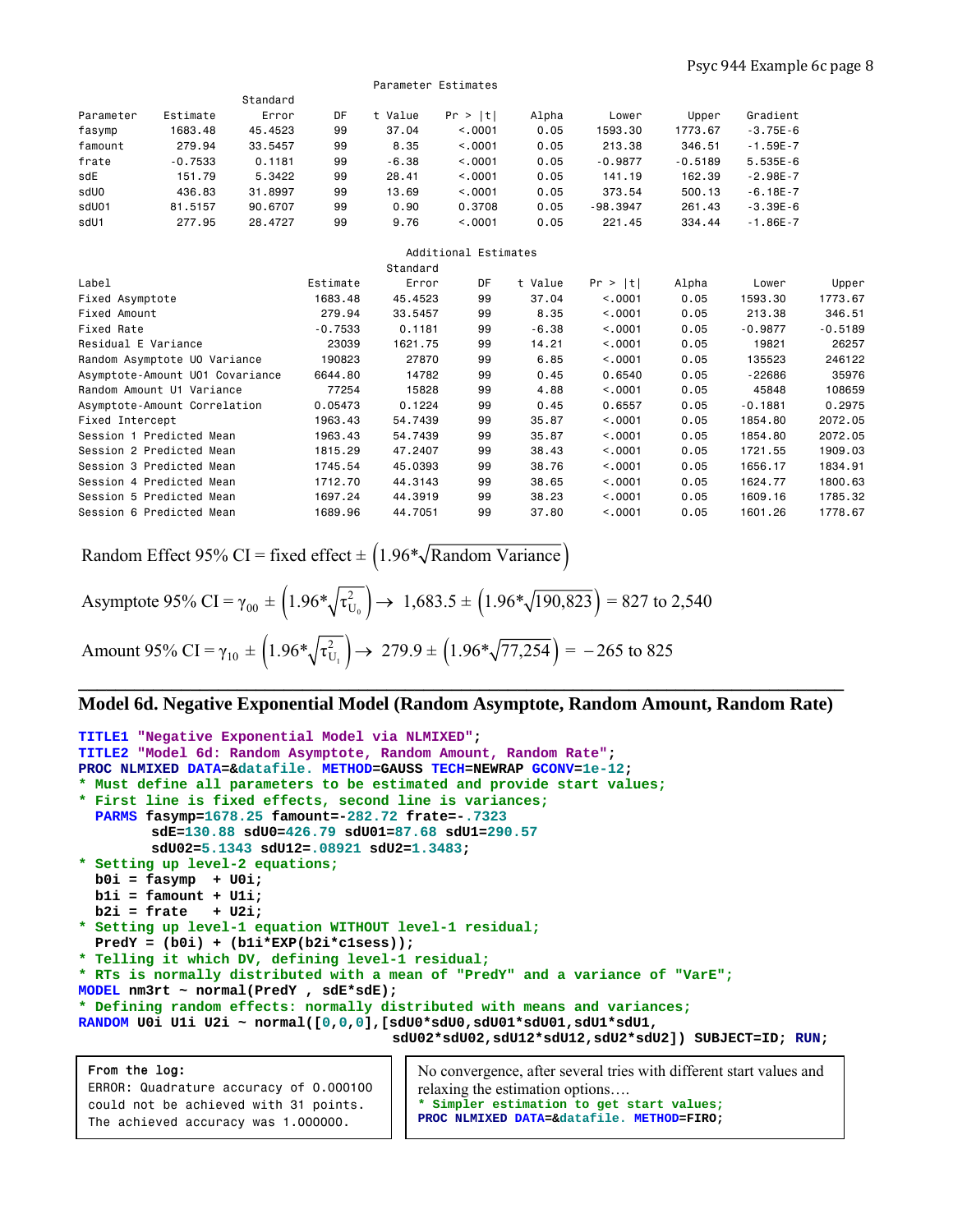

So how did we do? Let's compare model predictions in terms of means (top) and variances (bottom)?